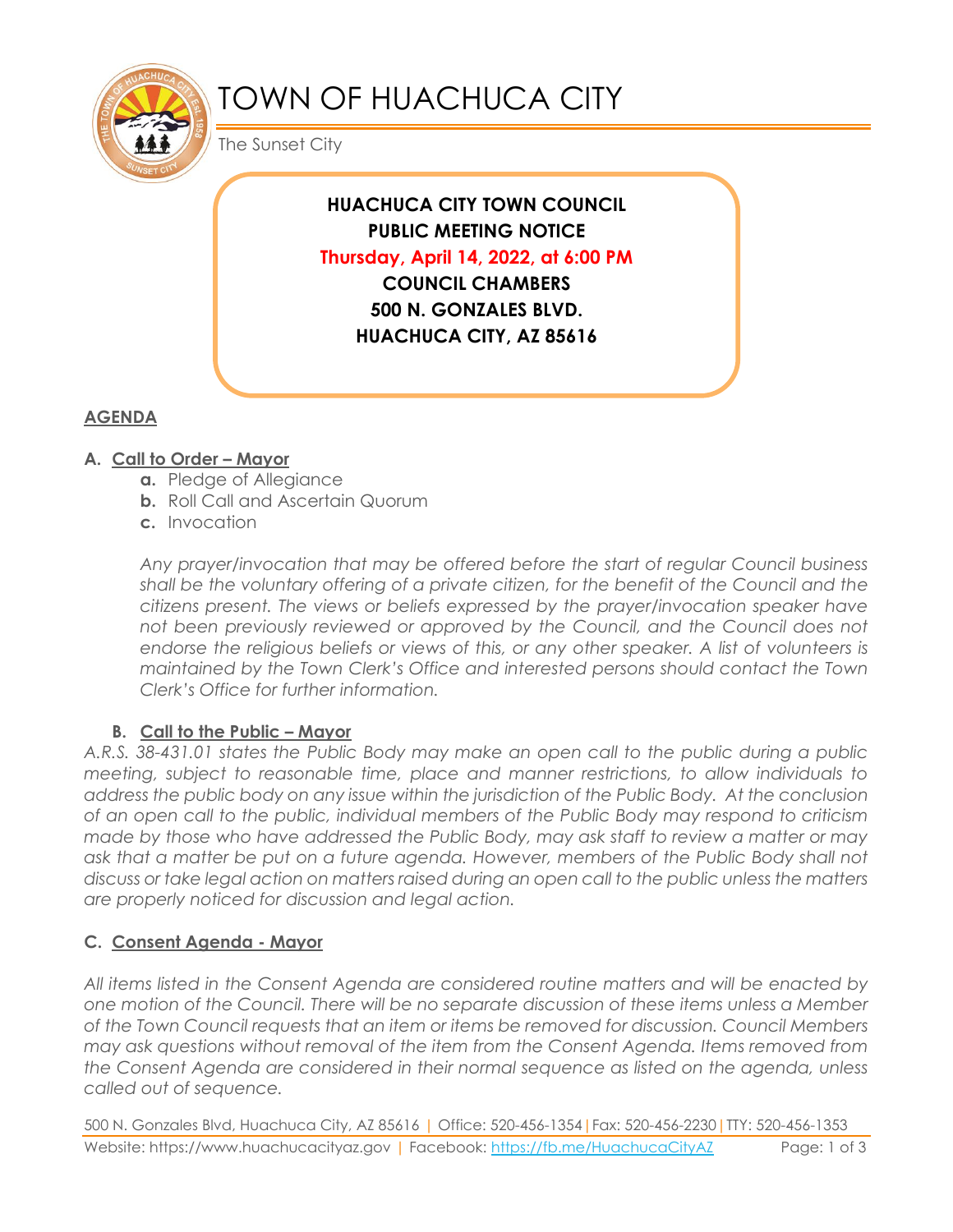C.1 Consider approval of the Minutes of the Regular Council Meeting held on March 24, 2022 and the Work Session held on March 31, 2022.

C.2 Consider approval of the Payment Approval Report.

#### **D.** Unfinished Business before the Council – Mayor

*Public comment will be taken at the beginning of each agenda item, after the subject has been announced by the Mayor and explained by staff. Any citizen, who wishes, may speak one time for five minutes on each agenda item before or after Council discussion. Questions from Council Members, however, may be directed to staff or a member of the public through the Mayor at any time.*

#### **E. New Business Before Council - Mayor**

*Public comment will be taken at the beginning of each agenda item, after the subject has been announced by the Mayor and explained by staff. Any citizen, who wishes, may speak one time for five minutes on each agenda item before or after Council discussion. Questions from Council Members, however, may be directed to staff or a member of the public through the Mayor at any time.* 

**E.1 Discussion and/or Action [Stephanie Fulton]:** Benson Hospital representatives will give a presentation for council on bringing telehealth services to the Huachuca City Library.

**E.2 Discussion and/or Action [Suzanne Harvey]:** Presentation by Caleb Weaver of Borderlands Restoration regarding the plans for the Veteran's Wellness Park project.

**E.3 Discussion and/or Action [Jim Halterman]:** Approval of maintenance services agreements with Empire/Cat for the Onan and Hanco generators.

**E.4 Discussion and/or Action [Suzanne Harvey]:** Approval of repairs to the D6 Bulldozer in the amount of \$100,000.00.

**E.5 Discussion and/or Action [Jim Halterman]:** Approval of a services agreement with Terracon for underground storage tank closure and above ground storage tank installation.

**E.6 Discussion and/or Action [Suzanne Harvey]:** Approval for the Town Manager to register for the State Legislature's Request to Speak [RTS] system to express the Town's opinions and indicate support or opposition for bills pending before the Legislature, when not inconsistent with the policy positions of the League of Arizona Cities and Towns.

**E.7 Discussion and/or Action [Suzanne Harvey]:** Adoption of Resolution 2022-02 approving an Intergovernmental Agreement with Tombstone school district for reciprocal use of facilities.

**E.8 Discussion and/or Action [Suzanne Harvey]:** Proclamation 2022-08 declaring the Month of April, 2022, as Fair Housing Month in the Town of Huachuca City.